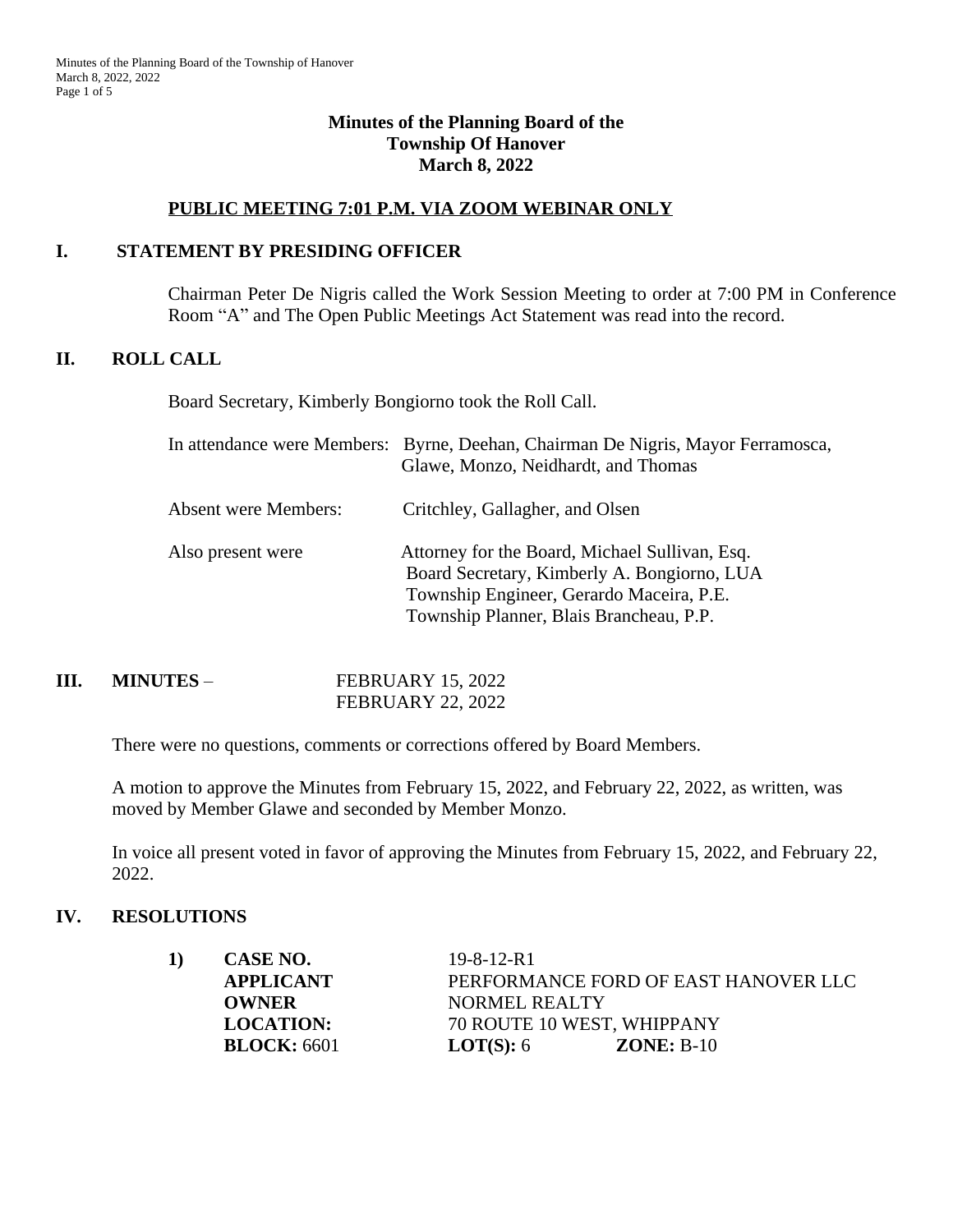Applicant sought Amended Approval and "C" Variance for minor revisions to the floor plan and exterior elevations. The applicant now proposes to eliminate the "dealer prep area" and replace it with sales floor area. In addition, the applicant proposes revisions to the façade treatment and building sign location. **Application approved with conditions February 15, 2022**

There were no questions, comments or corrections offered by Board Members.

A motion to approve the resolution as written was moved by Member Monzo and seconded by Member Byrne.

Members Deehan, Monzo, Glawe, Byrne, Mayor Ferramosca and Chairman De Nigris voted in favor of approving the resolution as written.

| 2) | CASE NO.               | $21 - 8 - 8$                      |
|----|------------------------|-----------------------------------|
|    | <b>APPLICANT/OWNER</b> | EXETER 55 SOUTH JEFFERSON, LLC    |
|    | <b>LOCATION:</b>       | 55 SOUTH JEFFERSON ROAD, WHIPPANY |
|    | <b>BLOCK: 3901</b>     | $LOT(S): 3 \quad \text{ZONE}: I$  |

Applicant sought Preliminary and Final Site Plan and "C" Variance relief in order to install a fence around the outdoor storage area, construction of a new handicap accessible ramp and building entrance in connection with the existing building. Applicant also requested a design waiver to continue to all ow the use of the existing 18 parking spaces instead of the 55 parking spaces that are required by ordinance. **Application approved with conditions February 22, 2022**

There were no questions, comments or corrections offered by Board Members**.**

A motion to approve the resolution as written was moved by Member Deehan and seconded by Member Monzo.

Members Deehan, Monzo, Glawe, Neidhardt, Thomas, Mayor Ferramosca and Chairman De Nigris voted in favor of approving the resolution as written.

# **V. DISCUSSION ITEMS**

**1)** COMPARISON OF CONTINUING CARE UNITS VERSUS APARTMENTS – BLAIS **BRANCHEAU** 

# **Township Planner, Blais Brancheau**

- Gave an update on the Monarch housing application for rezoning, the use has been changed and or clarified, the age restricted housing component is now identified as congregate appartements and further explained the difference between the two.
- What comes with going from independent living to congregate apartments is a reduction in parking.
- Addressed Chairman De Nigris's question regarding the parking.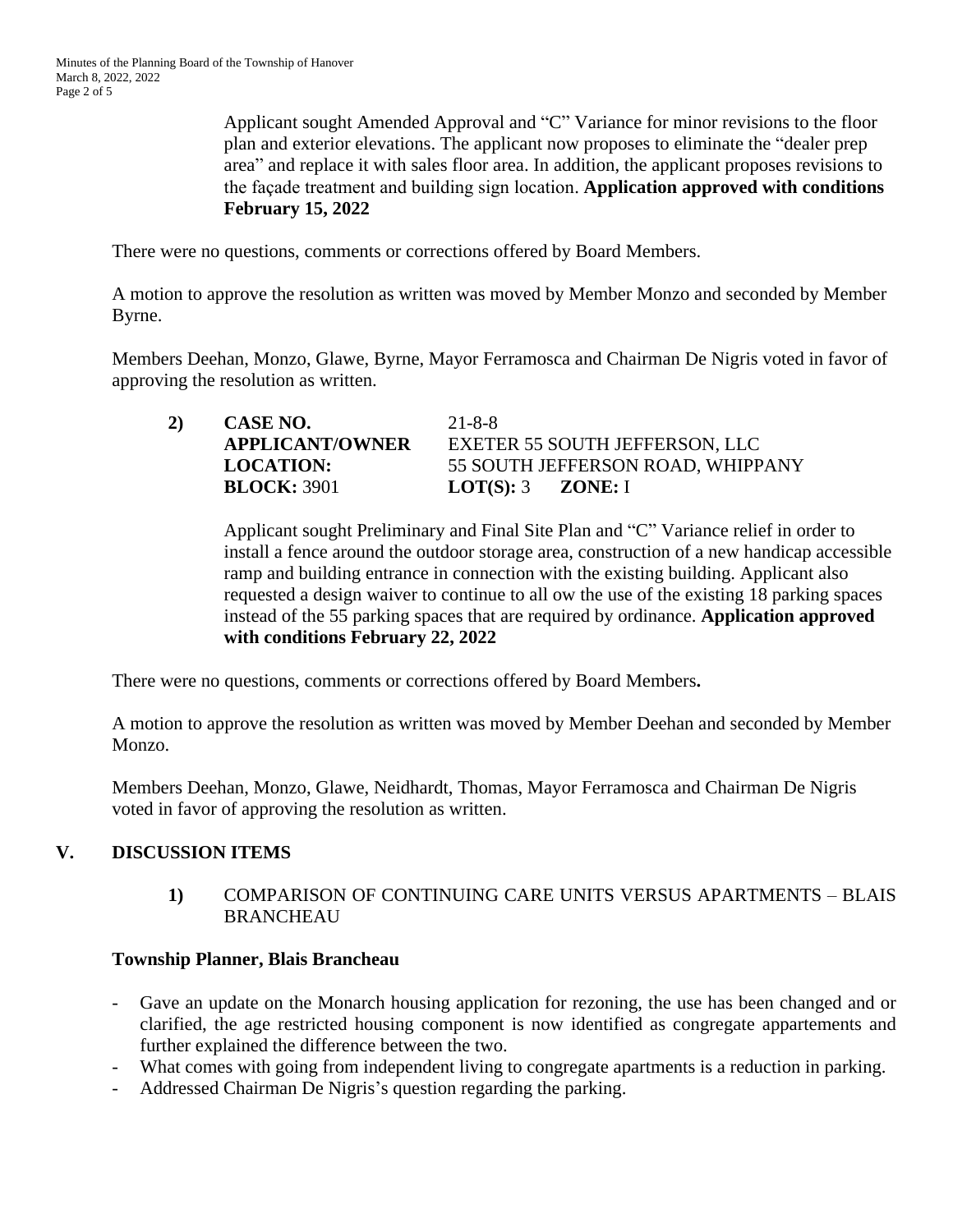- Addressed Member Glawe's comment pertaining to the number of parking spaces.

# **Member Neidhardt**

Agreed with Member Glawe's comment and stated having some extra parking makes sense.

#### **Township Planner, Blais Brancheau**

- **-** Addressed member Monzo's question regarding the number of proposed parking spaces being produced because of going to congregate living and the number of parking spaces that the applicant is actually giving.
- **-** Clarified the number of banked parking spaces.
- **-** Addressed Chairman De Nigris's question regarding what the next steps are.

### **VI. OTHER BUSINESS**

#### **Chairman De Nigris**

- **-** Gave an update on the previous discussions held regarding applicants being required to include pictures in the application packets.
- **-** What I have asked Gerry Maceira to do is to include a picture of the property in his report whenever he feels is beneficial to the Board, and we can visit a prospective site.

#### **Member Monzo**

**-** We can visit a perspective site, but we cannot visit a perspective site in a group greater than three.

#### **Board Secretary, Kimberly A. Bongiorno, LUA**

You should not be seen together at all because perception is everything.

#### **Member Monzo**

**-** That is really what I was trying to get out of it, to get out of the realm of a public meeting, it pushes up against a threshold of impropriety so it would be up to the member on its own to visit the site and I do that already.

#### **Chairman De Nigris**

Also, to point out that before the case comes before the board, Kim, Gerry and Blais they meet with the applicant several times, they do their due diligence before it comes to us, but we should not expect pictures from the applicant.

#### **Member Monzo**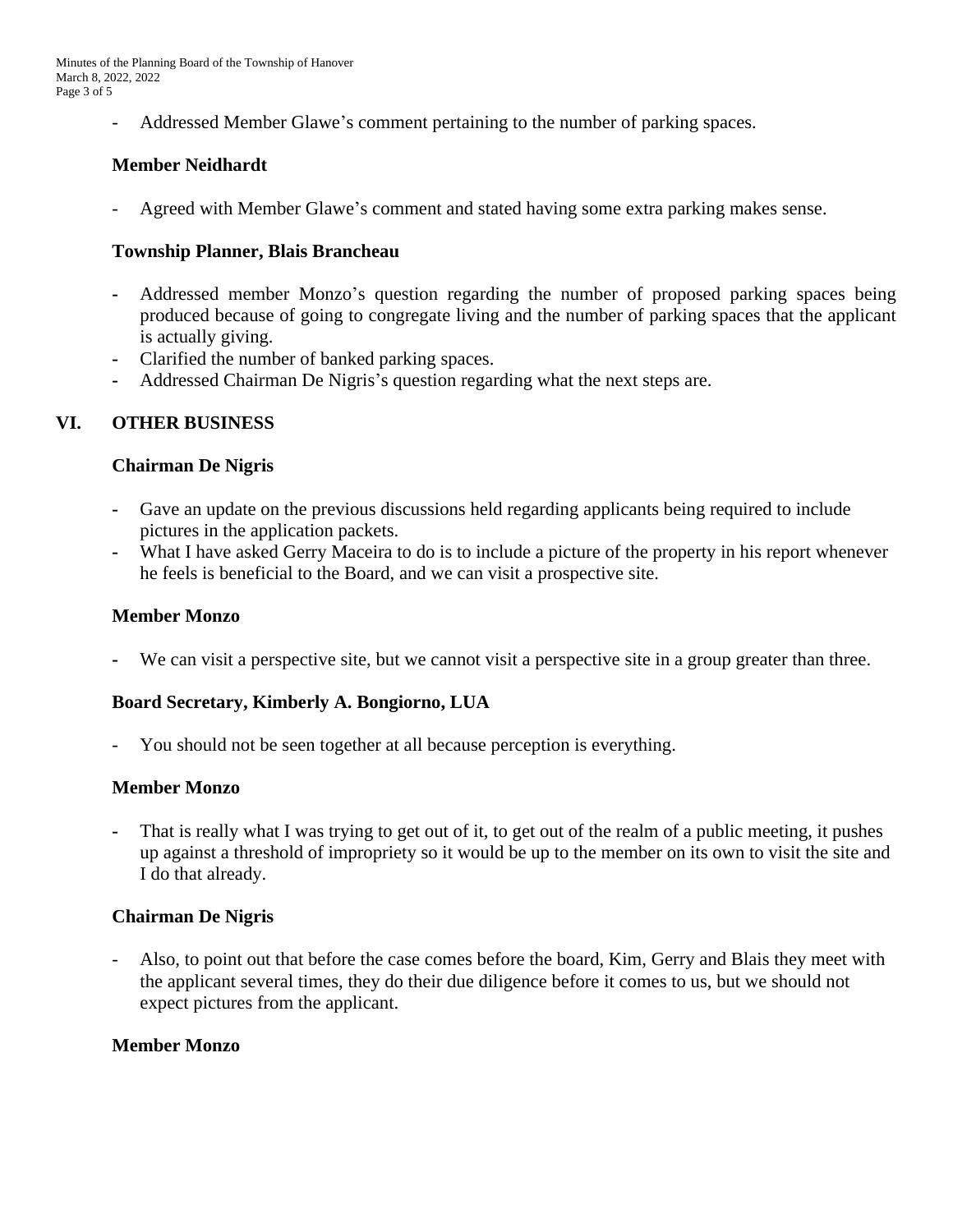- Pete, I think that being said, I am going to remain the outspoken person on this one. Why because I have been on the board two and half years now, and our expertise seems to be making recommendations to an applicant and we choose our words very carefully when we try to suggest something to an applicant and make them cross the line and do it.
- This is just a photograph that you can make on your phone and further explained it.
- It seems like such small thing to try and suggest.

# **Chairman De Nigris**

- The Town, the board and everyone else does not demand it, not only that, but we are also getting a little bit of pressure through the "EDAC" committee to streamline the process and we do not want to make them do more work than they have to for the project to be reviewed and decided.
- As I said before, we do not want to appear to give them recommendations that the board would like to see this to the applicant to prepare and present. They are making the presentation; they have to put their best foot forward whatever that may be, and then we will decide to approve or deny.

### **Member Byrne**

- Chuck if you go out and see the site, I am missing something here so help me. What is a picture going to do if the board has already been out to visit the site, you already know what it looks like.

#### **Member Monzo**

- It is not necessarily the case, that every board member is going to do that and there are some relative perspectives that may be a little fuzzy in your head and further elaborated on it.
- My personal preference is that it would be nice that applicants are thoughtful enough to provide a couple of pictures.

# **Chairman De Nigris**

- Thanks Chuck and like I said we will try and have Gerry work on it and see how that works out but again we cannot mandate it at this point.
- If anyone wants to get a packet, please let me know.

# **Board Secretary, Kimberly A. Bongiorno, LUA**

All of our application documents as well as the Land Use Ordinance, Master Plan documents and the current zoning map are all available on the Township's website.

#### **Township Planner, Blais Brancheau**

**-** I think something in the middle of these two perspectives might work best and further elaborated on it.